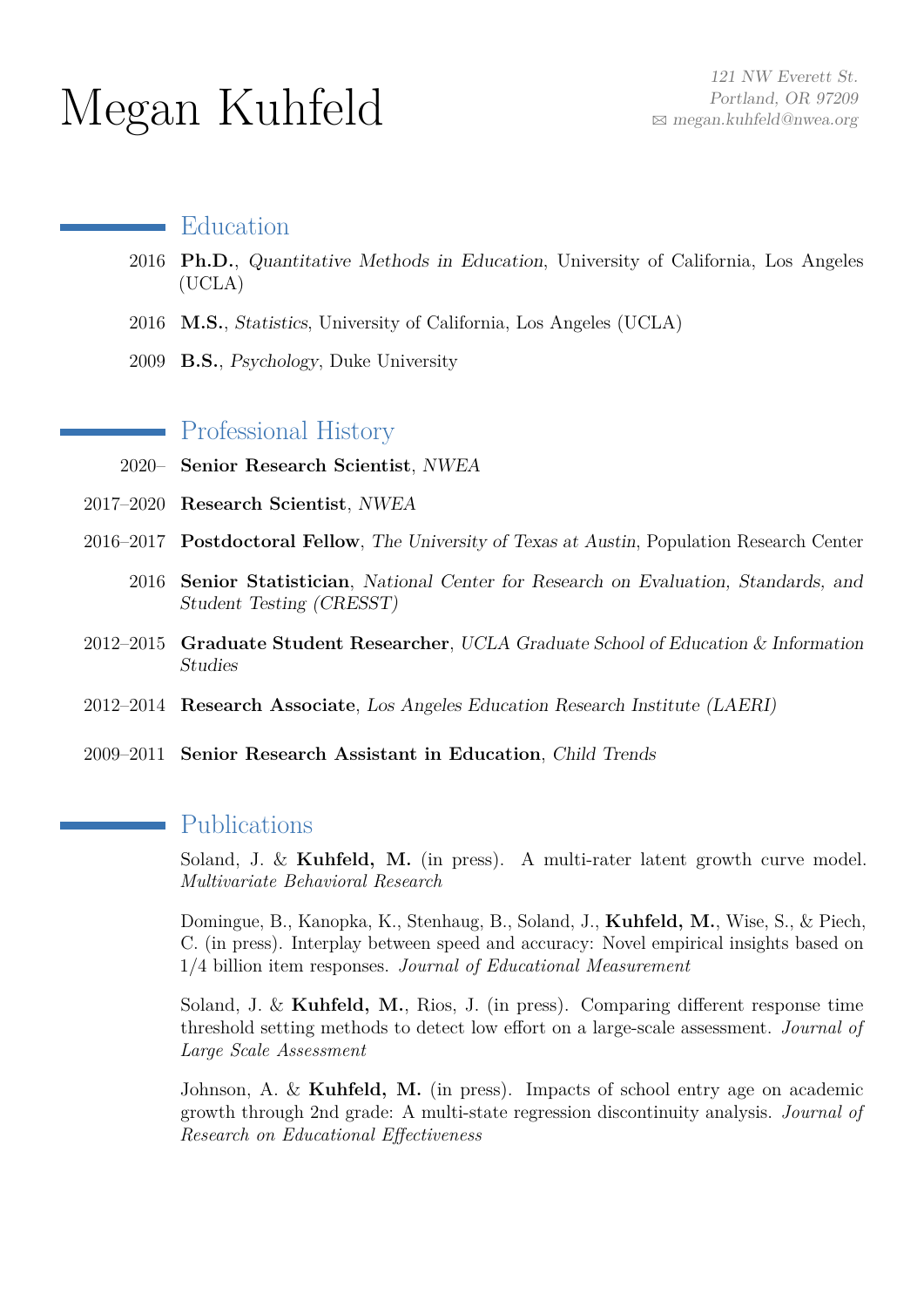**Kuhfeld, M.**, Condron, D., & Downey, D. (2021). When does inequality grow? A seasonal analysis of racial/ethnic disparities in learning in kindergarten through eighth grade. *[Educational Researcher](https://journals.sagepub.com/doi/abs/10.3102/0013189X20977854?journalCode=edra)*

**Kuhfeld, M**. & Soland, J. (2021). The learning curve: Revisiting within-year linear growth assumptions. *[Journal of Research on Educational Effectiveness](https://www.tandfonline.com/doi/full/10.1080/19345747.2020.1839990)*, 14:1, 143-171.

Johnson, A., **Kuhfeld, M.**, & King, G. (2021). Catching up or falling behind: Measuring middle school achievement trajectories for college readiness. *[Educational Policy](https://journals.sagepub.com/doi/10.1177/08959048211006833)*

Wise, S. & **Kuhfeld, M.** (2021). A method for identifying partial test-taking engagement. *[Applied Measurement in Education](https://www.tandfonline.com/doi/full/10.1080/08957347.2021.1890745)*

**Kuhfeld, M**., Soland, J., Tarasawa, B., Johnson, A., Ruzek, E., & Liu, J. (2020). Projecting the potential impacts of COVID-19 school closures on academic achievement. *[Educational Researcher](https://journals.sagepub.com/doi/10.3102/0013189X20965918)*, 49(8), 549–565.

**Kuhfeld, M.** & Soland, J. (2020). Estimating student growth on psychological and social-emotional constructs: A comparison of multiple scoring approaches. *[Psychological](https://psycnet.apa.org/record/2020-79442-001) [Methods](https://psycnet.apa.org/record/2020-79442-001)*

**Kuhfeld, M.**, Soland, J., Pitts, C., & Burchinal, M. (2020). Trends in children's academic skills at school entry: 2010 to 2017. *[Educational Researcher](https://journals.sagepub.com/doi/10.3102/0013189X20931078)*, 49(6), 403–414.

Wise, S. & **Kuhfeld, M.** (2020). Re-test to calculate better effort moderated scores. *[Journal of Educational Measurement](https://onlinelibrary.wiley.com/doi/abs/10.1111/jedm.12275)*.

Pitts, C. & **Kuhfeld, M.** (2020). Mind the kinder-gap: New data on children's math and reading skills as they enter kindergarten. *[Phi Delta Kappan](hhttps://kappanonline.org/data-children-math-reading-skills-kindergarten-learning-gap-pitts-kuhfeld/)*.

Soland, J. & **Kuhfeld, M.** (2020). Do response styles affect estimates of growth on social-emotional constructs? Evidence from four years of longitudinal survey scores. *[Multivariate Behavioral Research](https://www.tandfonline.com/doi/abs/10.1080/00273171.2020.1778440)*

**Kuhfeld, M.** & Soland, J. (2020). Using assessment metadata to quantify the impact of test disengagement on estimates of educational effectiveness. *[Journal of Research on](https://www.tandfonline.com/doi/abs/10.1080/19345747.2019.1636437) [Educational Effectiveness, 13](https://www.tandfonline.com/doi/abs/10.1080/19345747.2019.1636437)* (1), 147-175.

**Kuhfeld, M.**, Domina, T, Hanselman, P. (2019). Validating the SEDA measures of district educational opportunities via a common assessment. *AERA Open*, [5\(2\), 1-18](https://journals.sagepub.com/doi/10.1177/2332858419858324?icid=int.sj-abstract.similar-articles.3)

Soland, J. & **Kuhfeld, M**. (2019). Do students rapidly guess repeatedly over time? A longitudinal analysis of student test disengagement, background, and attitudes. *[Educational Assessment, 24](https://www.tandfonline.com/doi/full/10.1080/10627197.2019.1645592)* (4),327-342.

Soland, J. & **Kuhfeld, M**., Wolk, E., Bi, S. (2019). Is social-emotional learning stable across school years? Implications for practice, policy, and evaluation. *[Journal of](https://www.tandfonline.com/doi/abs/10.1080/19345747.2019.1615158) [Research on Educational Effectiveness, 12](https://www.tandfonline.com/doi/abs/10.1080/19345747.2019.1615158)* (3), 550-577.

**Kuhfeld, M.** (2019). Surprising new evidence on summer learning loss. *[Phi Delta](https://www.kappanonline.org/rethinking-summer-slide-the-more-you-gain-the-more-you-lose/) [Kappan, 101](https://www.kappanonline.org/rethinking-summer-slide-the-more-you-gain-the-more-you-lose/)* (1), 25-29.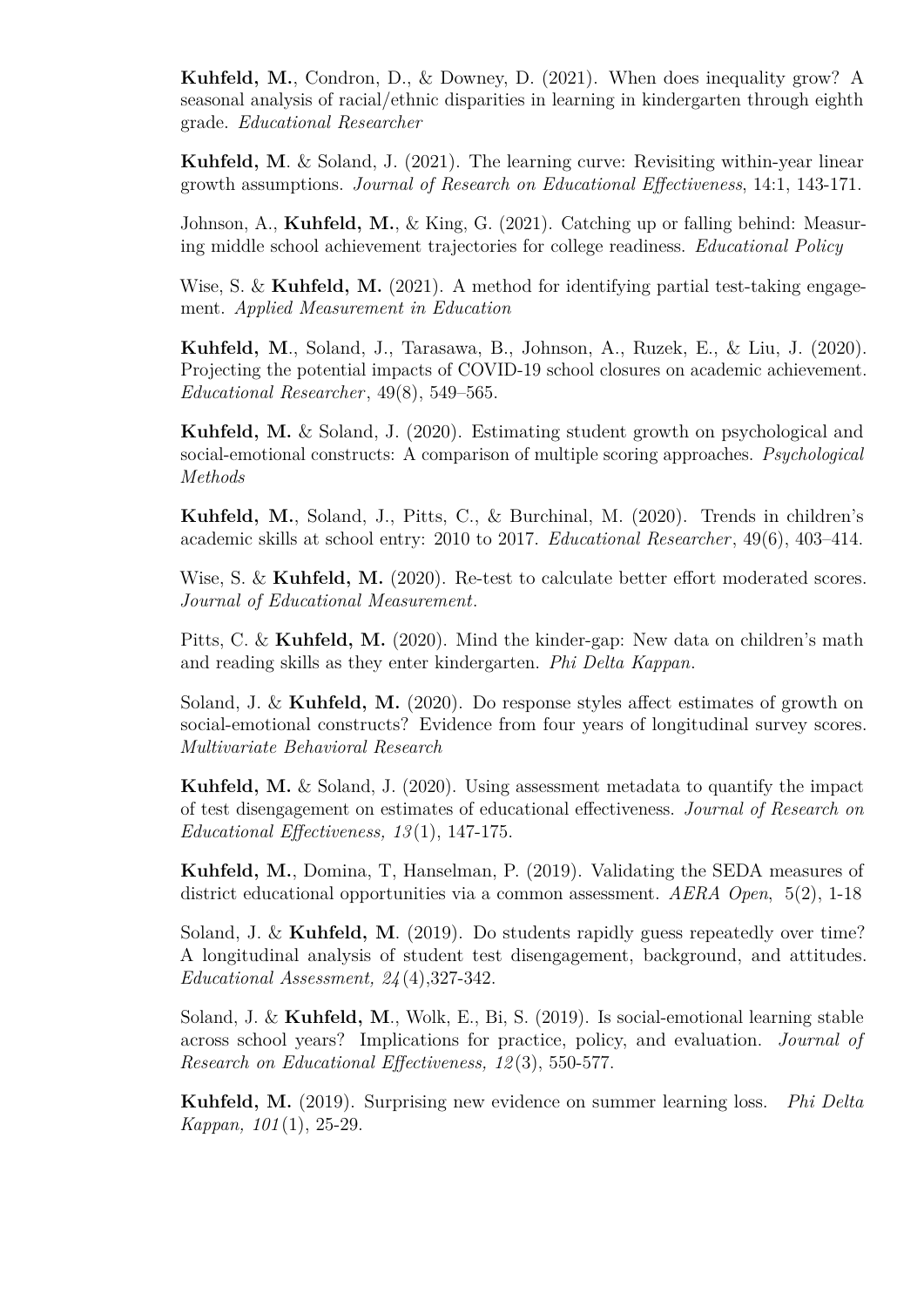Wise. S., **Kuhfeld, M.**, & Soland, J. (2019). The effects of effort monitoring with proctor notification on test-taking engagement, test performance, and validity. *Applied Measurement in Education,* [32\(2\),183-192.](https://www.tandfonline.com/doi/abs/10.1080/08957347.2019.1577248)

**Kuhfeld, M.** (2019). A posterior predictive model checking method assuming posterior normality for item response theory. *Applied Psychological Measurement*, [43\(2\), 125-142.](http://journals.sagepub.com/doi/abs/10.1177/0146621618779985?journalCode=apma)

**Kuhfeld, M.**, Gershoff, E., & Paschall, K. (2018). The development of racial/ethnic and socioeconomic achievement gaps during the school years. *Journal of Applied Developmental Psychology*, [57, 62-73.](https://doi.org/10.1016/j.appdev.2018.07.001)

Paschall, K., Gershoff, E., & **Kuhfeld, M.** (2018). A two decade examination of historical racial/ethnic disparities in academic achievement by poverty status. *Journal of Youth and Adolescence*, [47\(6\), 1164-1177.](https://link.springer.com/article/10.1007/s10964-017-0800-7)

**Kuhfeld, M.** (2017). When students grade their teachers: A validity analysis of the Tripod student survey. *Educational Assessment*, [22\(4\), 253-274.](http://www.tandfonline.com/doi/abs/10.1080/10627197.2017.1381555)

**Kuhfeld, M.** & Sturm, S. (2017). An examination of the precision of ADOS using item response theory. *Psychological Assessment*, [30\(5\), 656-668.](https://www.ncbi.nlm.nih.gov/pubmed/28782981)

Sturm, A., **Kuhfeld, M.**, Kasari, C., & McCracken, J.T. (2017). Can measurement of core autism severity be improved? An application of item response theory. *Journal of Child Psychology and Psychiatry*, [58\(9\), 1053-1061.](http://onlinelibrary.wiley.com/doi/10.1111/jcpp.12731/abstract)

Lee, T., Cai, L., & **Kuhfeld, M.** (2015). A poor person's posterior predictive checking of structural equation models. *Structural Equation Modeling: A Multidisciplinary Journal*, [23\(2\), 206-220.](http://dx.doi.org/10.1080/10705511.2015.1014041)

Tucker, M.S, Shadel, W.G., Edelen M.O., Stucky, B.D., **Kuhfeld, M.**, Hansen, M., & Cai, L. (2014). Development of the PROMIS® social motivations item bank. *Nicotine & Tobacco Research*, [16\(3\), S241-S249.](http://ntr.oxfordjournals.org/content/16/Suppl_3/S241.short)

Stucky, B.D., Edelen M.O., Tucker, M.S, Shadel, W.G., Cerully, J., **Kuhfeld, M.**, Hansen, M., & Cai, L. (2014). Development of the PROMIS® negative psychosocial expectancies item bank. *Nicotine & Tobacco Research*, [16\(3\), S241-S249.](http://ntr.oxfordjournals.org/content/16/Suppl_3/S232.full)

# Manuscripts Under Review

Ahmed, S., **Kuhfeld, M.**, Watts, T., Davis-Kean, P., & Vandell, D. (revise & resubmit). Longitudinal associations between preschool executive function skills and adult outcomes: Evidence from the NICHD Study of Early Child Care and Youth Development. *Developmental Psychology*

Vandell, D., **Kuhfeld, M.**, & Gershoff, E. (revise & resubmit). Are the frequency and timing of school moves related to peer relationships, behavior problems, and academic achievement during elementary school? *Journal of Applied Developmental Psychology*

Condron, D., **Kuhfeld, M.**, & Downey, D. (revise & resubmit). Schools as refractors: Inequality in academic skills while school is in versus out of session. *Sociology of Education*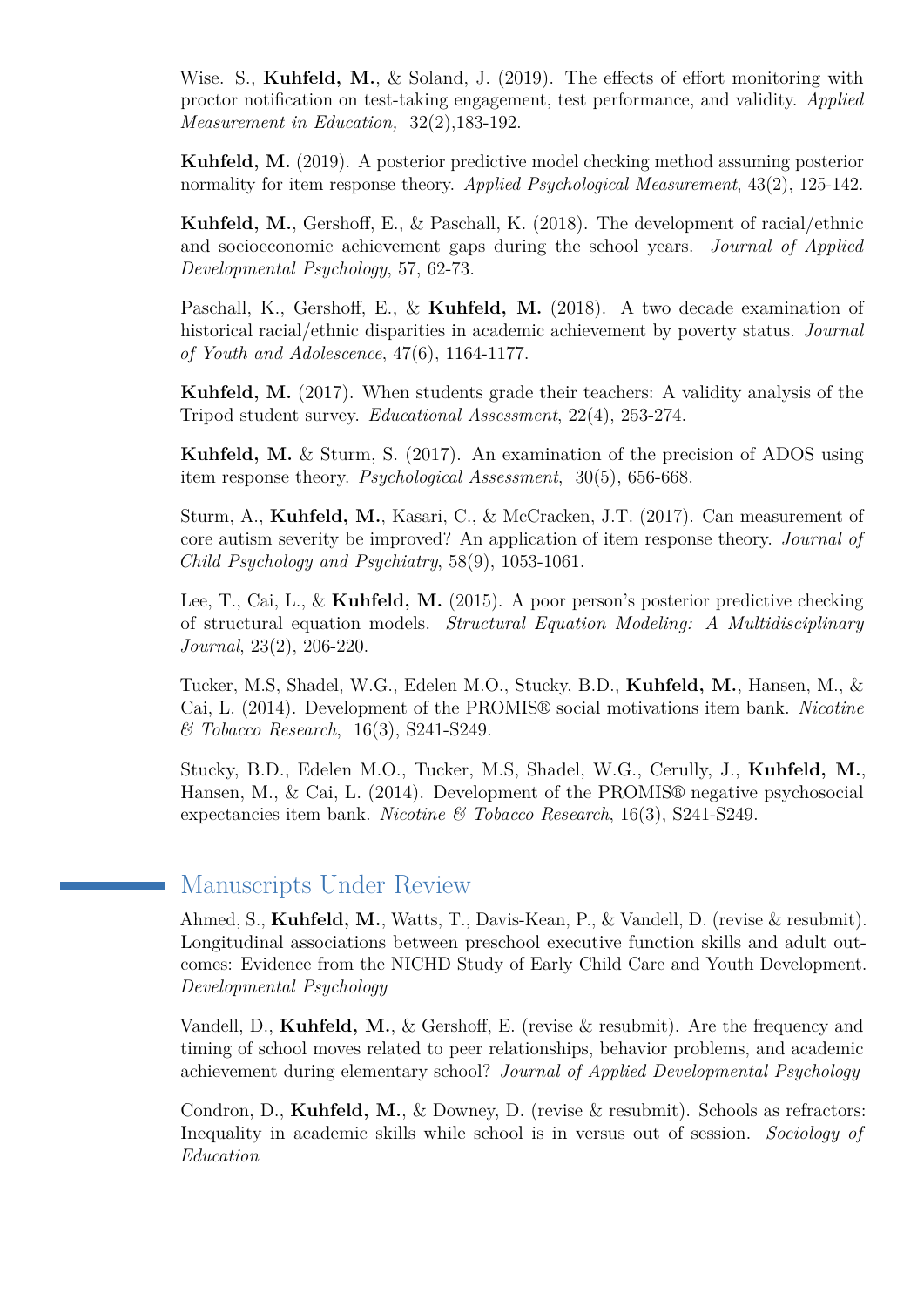Soland, J. & **Kuhfeld, M.** (revise & resubmit). Examining the performance of the trifactor model for multiple raters. *Applied Psychological Measurement*

Soland, J. & **Kuhfeld, M.** (revise & resubmit). Identifying students who are off-track academically in 9th grade: The role of social-emotional learning trajectories. *[British](https://www.nwea.org/resource-library/nwea-collaborative-for-student-growth-2/identifying-students-who-are-off-track-academically-in-ninth-grade-the-role-of-social-emotional-learning-trajectories-4) [Journal of Educational Psychology](https://www.nwea.org/resource-library/nwea-collaborative-for-student-growth-2/identifying-students-who-are-off-track-academically-in-ninth-grade-the-role-of-social-emotional-learning-trajectories-4)*

Sturm, A., Huang, S., & **Kuhfeld, M.** (revise & resubmit). Advancing methodologies to improve RRB outcome measures in autism research: Evaluation of the RBS-R. *Psychological Assessment*

Soland, J., Rimm-Kaufman, S., **Kuhfeld, M.**, & Ventura-Abbasm, N. (under review). Empirical benchmarks for changes in social-emotional skills over time. *Educational Researcher*

Johnson, A., **Kuhfeld, M.**, & Soland, J. (under review). A Longitudinal Analysis of Achievement in Rural Schools. *[AERA Open](https://www.edworkingpapers.com/ai20-203)*

Dallavis, J., **Kuhfeld, M.**, Tarasawa, B., & Ponisciak, S. (under review). Achievement growth in K-8 Catholic schools using NWEA data. *Journal of Catholic Education*

Downey, D., **Kuhfeld, M.**, & van Hek, M. (under review). Schools as a relatively standardizing institution: The case of gender gaps in cognitive skills. *Sociology of Education*

Wise, S., **Kuhfeld, M.**, & Cronin, J. (under review). Comparing test disengagement and proctoring with remote vs. in-person tests *Educational Assessment*

Davis-Kean, P., Domina, T., **Kuhfeld, M.**, Gershoff, E., & Ellis, A. (under review). It matters how you start: Early numeracy mastery predicts high school math course-taking and college attendance. *[Infant and Child Behavior](https://psyarxiv.com/wdvth)*

# Book Chapters/Reports

Schweig, J., McEachin, A., **Kuhfeld, M.**, Mariano, L., & Diliberti, M. (Feb. 2021). [Adapting course placement processes in response to COVID-19 disruptions: Guidance](https://www.rand.org/pubs/research_reports/RRA1037-1.html) [for schools and districts.](https://www.rand.org/pubs/research_reports/RRA1037-1.html) RAND Cooperation.

**Kuhfeld, M**. Tarasawa, B., Johnson, A., Ruzek, E., Lewis, K. (Nov. 2020). [Learning](https://www.nwea.org/content/uploads/2020/11/Collaborative-brief-Learning-during-COVID-19.NOV2020.pdf) [during COVID-19: Initial findings on students' reading and math achievement and](https://www.nwea.org/content/uploads/2020/11/Collaborative-brief-Learning-during-COVID-19.NOV2020.pdf) [growth.](https://www.nwea.org/content/uploads/2020/11/Collaborative-brief-Learning-during-COVID-19.NOV2020.pdf) NWEA.

Thum, Y.M. & **Kuhfeld, M**. (July 2020). [NWEA 2020 MAP Growth achievement](https://teach.mapnwea.org/impl/normsResearchStudy.pdf) [status and growth norms for students and schools.](https://teach.mapnwea.org/impl/normsResearchStudy.pdf) NWEA Research Report. NWEA.

**Kuhfeld, M**. & Tarasawa, B. (2020). [The COVID-19 slide: What summer learning](https://www.nwea.org/content/uploads/2020/04/Collaborative-Brief_Covid19-Slide-APR20.pdf) [loss can tell us about the potential impact of school closures on student academic](https://www.nwea.org/content/uploads/2020/04/Collaborative-Brief_Covid19-Slide-APR20.pdf) [achievement.](https://www.nwea.org/content/uploads/2020/04/Collaborative-Brief_Covid19-Slide-APR20.pdf) NWEA.

Wise, S. & **Kuhfeld, M**. (2020). A Cessation of Measurement: Identifying Test Taker Disengagement Using Response Times. In Margolis, M., & Feinberg, R. (Eds.) *[Integrating Timing Considerations to Improve Testing Practices 1st Edition](https://www.nwea.org/resource-library/nwea-collaborative-for-student-growth-2/what-happens-when-test-takers-disengage-understanding-and-addressing-rapid-guessing-3)*. New York, NY: Routledge.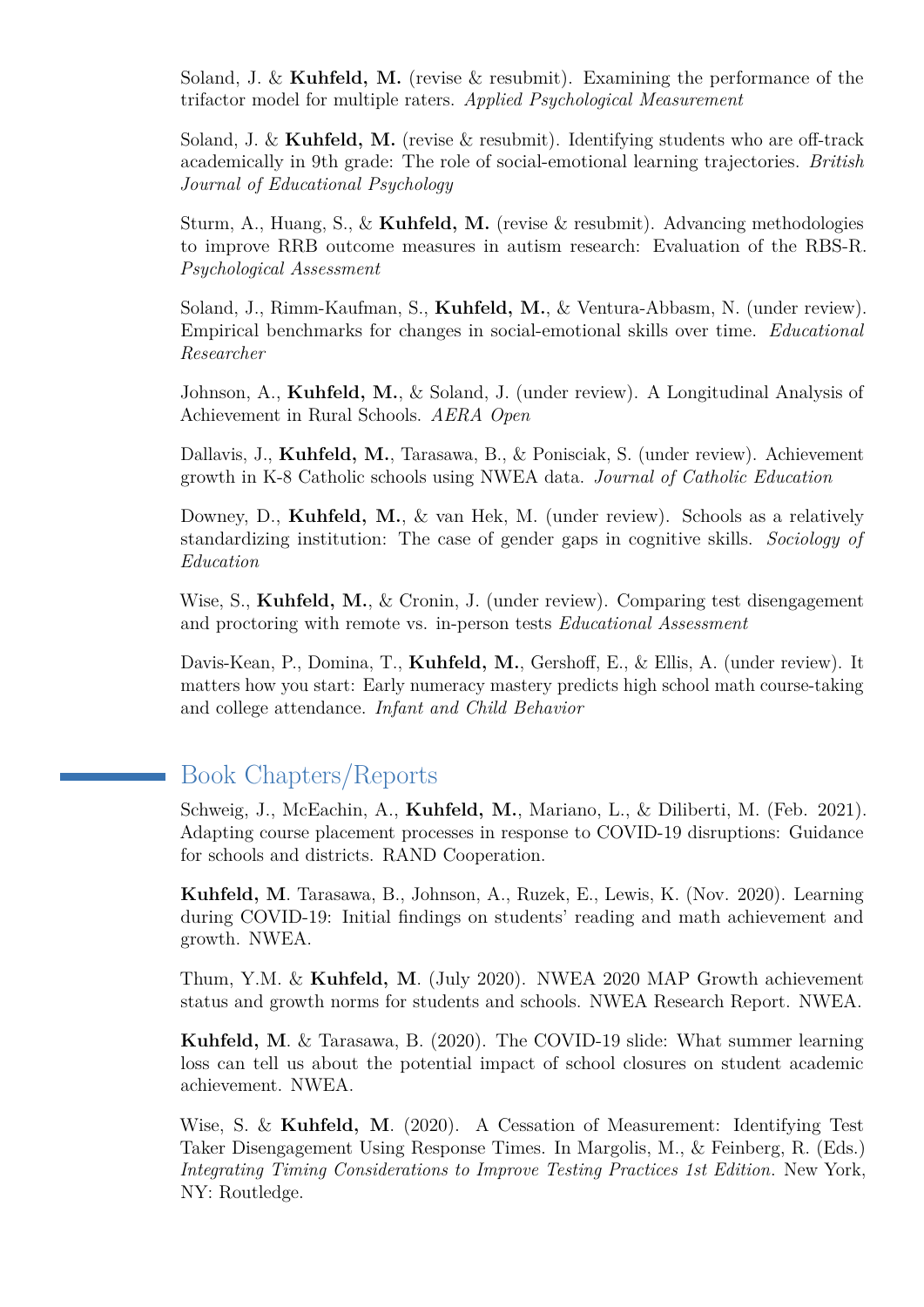Cai, L., Choi, K., & **Kuhfeld, M**. (2016). On the role of multilevel item response models in multi-site evaluation studies for serious games. In O'Neil, H. F., Baker, E. L., & Perez, R. (Eds.) *[Using Games and Simulations for Teaching and Assessment](https://www.routledge.com/products/9780415737883)*. New York, NY: Taylor & Francis.

Lippman, L., Moore, K. A., Guzman, L, Ryberg, R., McIntosh, H., Caal, S., Ramos, M., Carle, A., & **Kuhfeld, M.** (2014). *[Flourishing children: Defining and testing indicators](http://www.springer.com/us/book/9789401786065) [of positive development](http://www.springer.com/us/book/9789401786065)*. Heidelberg, Germany: Springer.

Porter, L., Guzman, L., **Kuhfeld, M.**, Caal, S., Rodrigues, K., Moodie, S., Chrisler, A. & Ramos, M. (2012). [Family-provider relationship quality: Review of existing measures](http://www.acf.hhs.gov/sites/default/files/opre/fprq_measures_review_final_updated_aug2014_0.pdf) [of family-provider relationships. OPRE Report 2012-47.](http://www.acf.hhs.gov/sites/default/files/opre/fprq_measures_review_final_updated_aug2014_0.pdf) Washington, DC: Office of Planning, Research and Evaluation, Administration for Children and Families.

Boccanfuso, C. & **Kuhfeld, M.** (2011). *[Multiple responses, promising results: Evidence](http://www.nea.org/assets/docs/alternatives-to-zero-tolerance.pdf)[based, nonpunitive alternatives to zero tolerance](http://www.nea.org/assets/docs/alternatives-to-zero-tolerance.pdf)*. Washington DC: Child Trends.

**Kuhfeld, M.**, Ballard, F., Bronte-Tinkew, J., Whitney, C., Burkhauser, M., Mbwana, K., & Lilja, E. (2009). [The program for agreement and cooperation in contested custody](http://www.apapracticecentral.org/update/2009/11-23/pac-summary.pdf) [cases 2007-2009 implementation and outcomes evaluation report.](http://www.apapracticecentral.org/update/2009/11-23/pac-summary.pdf)

# Honors and Awards

2019–2021 **AERA-SRCD Early Career Fellowship in Middle Childhood Education and Development**

> Awarded by the American Educational Research Association (AERA) and the Society for Research on Child Development (SRCD).

- 2017 **NCME Brenda H. Loyd Outstanding Dissertation Award** Awarded by the National Council on Measurement in Education (NCME)
- 2015 **SMEP Graduate Student Travel Award** Awarded by the Society of Multivariate Experimental Psychology (SMEP)
- 2014 **Psychometric Society/ETS Student Travel Award** Awarded by the Educational Testing Service (ETS)

## Grants and Fellowships

2020–2022 **Co-Principal Investigator, Using student achievement data to monitor progress and performance methodological challenges presented by COVID-19**

Awarded by the Institute of Education Sciences (IES), \$61,000

- 2016–2017 **AERA Postdoctoral Fellowship for the Study of Deeper Learning** Awarded by the American Educational Research Association (AERA), \$20,000.
- 2014–2015 **AERA-MET Dissertation Fellowship** Awarded by the American Educational Research Association (AERA), \$20,000.
	- 2013 **Graduate Summer Research Mentorship (GSRM) Grant** Awarded by UCLA Graduate Division, \$6,000
- 2011–2014 **Institute of Education Sciences (IES) Pre-doctoral Training Fellowship** Division of Social Research Methodology, UCLA Graduate School of Education and Information Studies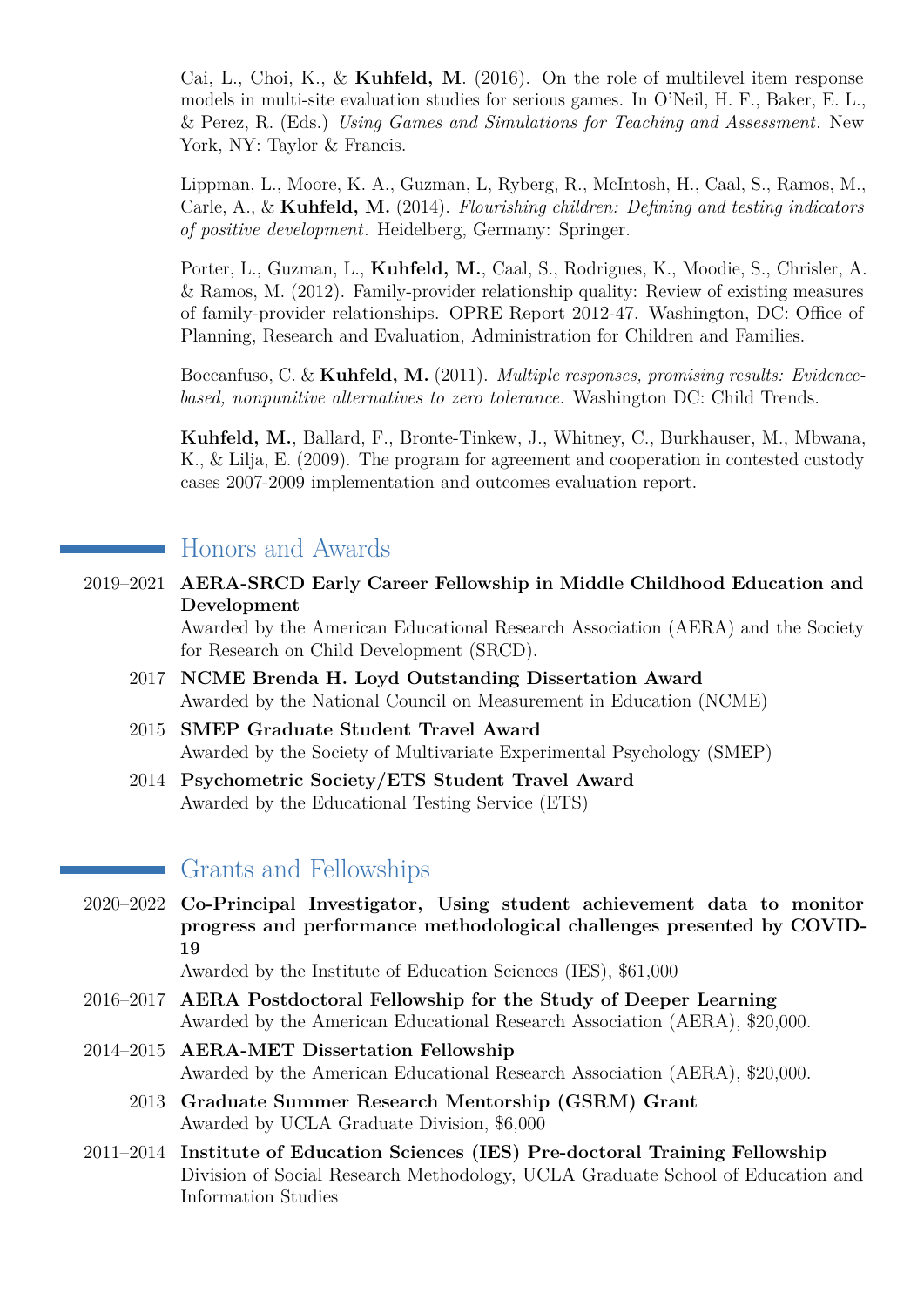## Podcasts/Media Appearances

- Jan. 2021 The Report Card with Nate Malkus. [Estimating Covid learning loss.](https://www.aei.org/multimedia/estimating-covid-learning-loss/)
- Jan. 2021 CPRE Research Minutes Podcast. [Projections of pandemic learning loss were too](https://www.researchminutes.org/episode/how-are-students-performing-in-the-wake-of-covid-19/) [pessimistic, a new study suggests.](https://www.researchminutes.org/episode/how-are-students-performing-in-the-wake-of-covid-19/)
- Dec. 2020 EdNext Podcast. [Projections of pandemic learning loss were too pessimistic, a new](https://www.educationnext.org/ednext-podcast-projections-of-pandemic-learning-loss-were-too-pessimistic-a-new-study-suggests/) [study suggests.](https://www.educationnext.org/ednext-podcast-projections-of-pandemic-learning-loss-were-too-pessimistic-a-new-study-suggests/)
- Oct. 2020 AERA Newsroom. [Projecting the potential impact of COVID-19 school closures on](https://www.aera.net/Newsroom/Research-Video-News-Brief-Projecting-the-Potential-Impact-of-COVID-19-School-Closures-on-Academic-Achievement ) [academic achievement.](https://www.aera.net/Newsroom/Research-Video-News-Brief-Projecting-the-Potential-Impact-of-COVID-19-School-Closures-on-Academic-Achievement )
- May 2020 NPR Morning Edition. [Researchers examine long-term effects of students being out of](https://www.npr.org/2020/05/15/856594247/researchers-examine-long-term-effects-of-students-being-out-of-school) [school.](https://www.npr.org/2020/05/15/856594247/researchers-examine-long-term-effects-of-students-being-out-of-school)
- May 2020 Inside the Mind. [The COVID-19 slide: Research on learning loss with Dr. Megan](https://blog.mindresearch.org/blog/covid-19-slide-research) [Kuhfeld.](https://blog.mindresearch.org/blog/covid-19-slide-research)

### Invited Talks

- March 2021 **Kuhfeld, M.** *[Supercharging Academics and Enrichment in the Summertime](https://www.summerlearning.org/2021-summer-bootcamp-series-schedule/)*. Invited speaker in the National Summer Learning Association Summer Bootcamp.
	- Dec 2020 **Kuhfeld, M.** *[COVID and the schools: Modeling openings, closings, and learning loss](https://www.niss.org/events/niss-ingram-olkin-forum-covid-and-schools-modeling-openings-closings-and-learning-loss)*. Invited speaker in the NISS Ingram Olkin Forum.
	- Oct 2020 **Kuhfeld, M.** *[A "lost year of data": What disruptions from COVID-19 mean for](https://www.youtube.com/watch?v=NVObeXZhxCw) [educational research](https://www.youtube.com/watch?v=NVObeXZhxCw)*. Invited speaker in Bellwether webinar.
	- Oct 2020 **Kuhfeld, M.** *[Projecting the impact of the COVID-19 spring school closures on student](https://cepa.stanford.edu/events/megan-kuhfeld) [learning](https://cepa.stanford.edu/events/megan-kuhfeld)*. Invited talk at the Center for Educational Policy Analysis (CEPA), Stanford University, Palo Alto, CA.
	- Feb 2020 **Kuhfeld, M.** *Using ECLS-K:2010-11 for secondary research*. Invited talk at the AERA-NSF Statistical Institute, Laguna Beach, CA.
	- Feb 2017 **Kuhfeld, M.** *An exploration of divergence within multi-informant assessments using IRT*. Invited talk at the Department of Quantitative Methods, College of Education, Austin, TX.
	- May 2015 **Kuhfeld, M.** *An examination of sources of misfit in multilevel confirmatory factor analysis*. Invited talk at Educational Testing Service (ETS), Princeton, NJ.

#### Presentations

 $\sim 10^{10}$ 

- April 2019 **Kuhfeld, M.** *The development of racial/ethnic gaps from kindergarten to 8th grade: A seasonal comparison study*. Paper presented at the American Educational Research Association (AERA), Toronto, Canada.
- April 2019 Monroe, S., **Kuhfeld, M.** , Kibrislioglu, N. *Level-specific evaluation of model fit in item response theory*. Paper presented at the National Council on Measurement in Education (NCME). Toronto, Canada.
- April 2019 **Kuhfeld, M.** & Thum. Y.M. *Visualizing student and school achievement and growth using Shiny.* Paper presented at the National Council on Measurement in Education (NCME). Toronto, Canada.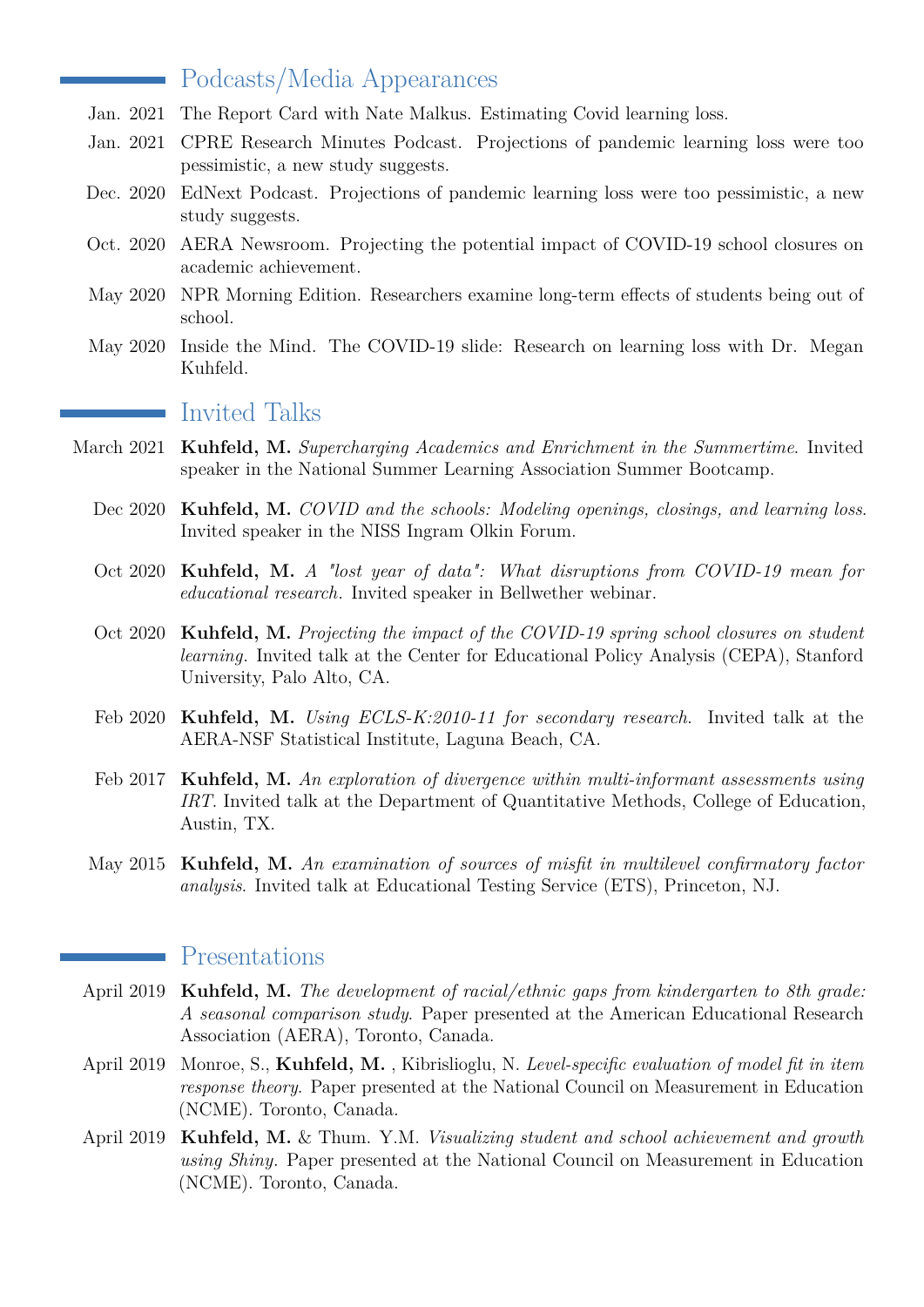- April 2019 **Kuhfeld, M.** & Soland, J. *Using assessment metadata to quantify the impact of test disengagement on estimates of educational effectiveness* Paper presented at the National Council on Measurement in Education (NCME). Toronto, Canada.
- March 2019 **Kuhfeld, M.** & Soland, J. *Is social-emotional learning (SEL) a state or a trait? Examining the stability of SEL across three years.* Paper presented at the Society for Research on Educational Effectiveness (SREE). Washington, DC.
- April 2018 **Kuhfeld, M.** *Psychometric properties of a measure of students' interpersonal and intrapersonal skills.* Paper presented at the National Council on Measurement in Education. New York, NY.
- March 2018 **Kuhfeld, M.** *Summer learning loss and student learning trajectories.* Paper presented at the Society for Research on Educational Effectiveness (SREE). Washington, DC.
- April 2017 **Kuhfeld, M.** *A psychometric analysis of the Tripod student perceptions survey.* Paper presented at the National Council on Measurement in Education (NCME). San Antonio, TX.
- April 2017 Schenke, K. & **Kuhfeld, M.** *How do teachers change the distribution of their classroom's achievement*. Paper presented at the American Educational Research Association (AERA), San Antonio, TX.
- April 2017 **Kuhfeld, M.** & Sturm, A. *Psychometric properties of the Social Responsiveness Scale (SRS).* Poster presented at the Society for Research on Child Development (SRCD). Austin, TX.
- April 2016 **Kuhfeld, M.** *Multilevel testlet item factor analysis model for school-level instructionallymeaningful subscores.* Paper presented at the National Council on Measurement in Education. Washington, DC.
- October 2015 **Kuhfeld, M.** *An interpretive validity analysis of the Tripod survey: Re-examining the seven C's.* Poster presented at the annual meeting of the Society of Multivariate Experimental Psychology (SMEP). Redondo Beach, CA.
	- July 2015 **Kuhfeld, M.** & Cai, L. *Multilevel item factor analysis models for group-level inferences.* Paper presented at the International Meeting of the Psychometric Society. Beijing, China.
	- April 2015 **Kuhfeld, M.** & Cai, L. *Multilevel item factor analysis of student ratings of instructional practice: A comparison of scoring approaches.* Paper presented at the National Council on Measurement in Education. Chicago, IL.
	- Nov. 2014 Cai, L., Choi, K., & **Kuhfeld, M.** *On the importance of integrated psychometrics and multilevel impact estimation in multi-site RCTs: Lessons learned from CATS.* Paper presented at the Advances in Multilevel Modeling for Educational Research: Addressing Practical Issues Found in Real-World Applications conference. College Park, MD.
	- Nov. 2014 **Kuhfeld, M.** *Multilevel item factor analysis of student ratings of instructional practice.* Poster presented at the Advances in Multilevel Modeling for Educational Research: Addressing Practical Issues Found in Real-World Applications conference. College Park, MD.
	- July 2014 **Kuhfeld, M.** & Cai, L. *Examining model fit in two-level Exploratory Factor Analysis models.* Paper presented at the International Meeting of the Psychometric Society. Madison, WI.
	- April 2014 **Kuhfeld, M.** & Cai, L. *PPMC-analogous approach to testing model fit in multilevel categorical CFA.* Poster presented at the National Council on Measurement in Education. Philadelphia, PA.